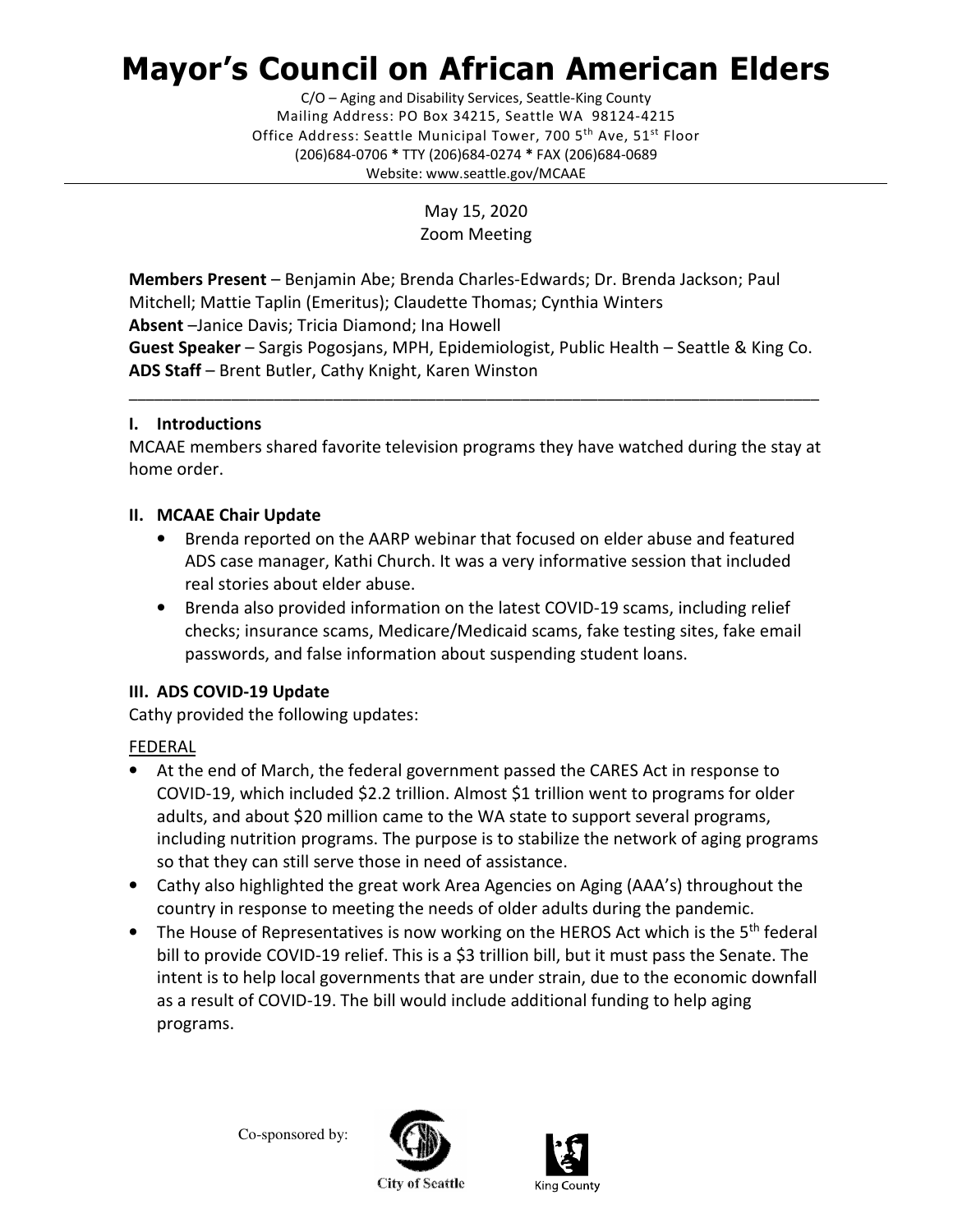State

- The economic crisis will impact the state budget.
- • There is talk about a special session, to begin either in the summer or next fall. There will be some major cuts. It will be be extremely difficult.
- ADS is planning for lean years and will use reserves as efficiently as possible.
- • AAA's work hard to keep vulnerable adults safe at home, and it is more cost effective when compared to nursing home care. We hope the legislature recognizes the value.
- • Locally, the Mayor anticipates a loss in revenue of about \$300 million, which means a lot of cuts in City funded programs.

# IV. COVID-19 Disparities & King County

 Sargis Pogosjans, MPH, Epidemiologist, Communicable Disease & Epidemiology, Public Health – Seattle & King County, provided a presentation of COVID-19 data collected by Public Health.

- • Following the first case of COVID-19 that was identified in January, a disaster followed the first month.
- • To date, however, we've been fortunate that everyone followed the stay-at-home order. It hasn't been great, but compared to other parts of the country, our health system has done well.
- May 14 was the first day that no COVID-19 deaths occurred in King County.
- • Public health is currently working on issues such as, unemployment, food insecurity, and transit issues, and working to update all COVID-19 data.
- • The death rate data by race/ethnicity is missing about 1,905 cases (25.9 percent of the data) including nursing home data.
- • Black and Brown communities in King County are affected much more when comparing the rates to the overall population. Sargis shared an age-adjusted chart used so that rates across race/ethnicity groups that have different age distributions can be compared with one another. The results show large disparities.
	- o Native Hawaiian Impacted by the burden of COVID-19, 6x more than Whites. Even though the number is small, it is a huge impact on a small community.
	- o Hispanics Impacted 5x more…
	- o Blacks Impacted 2.5x more…
	- o Native American not enough data…
- • When nursing home data is excluded, the disparities are even more dramatic and affects all communities of color. Nursing home data was extracted since most NH residents are mostly Whites, who are much older, and have higher incomes.
- • Public Health also examined language. Individuals with poor English skills have higher rates of testing positive, compared to English speaking. Also includes East African communities.
- • There are large differences between the social make up and the economic make up of populations in King County.
- • Public Health is also examining multi-generational households. In Native Hawaiian/Pacific Islanders communities, over 25 percent live in households with more than one confirmed case. Working on messaging about protecting everyone within the home, while maintaining social distancing.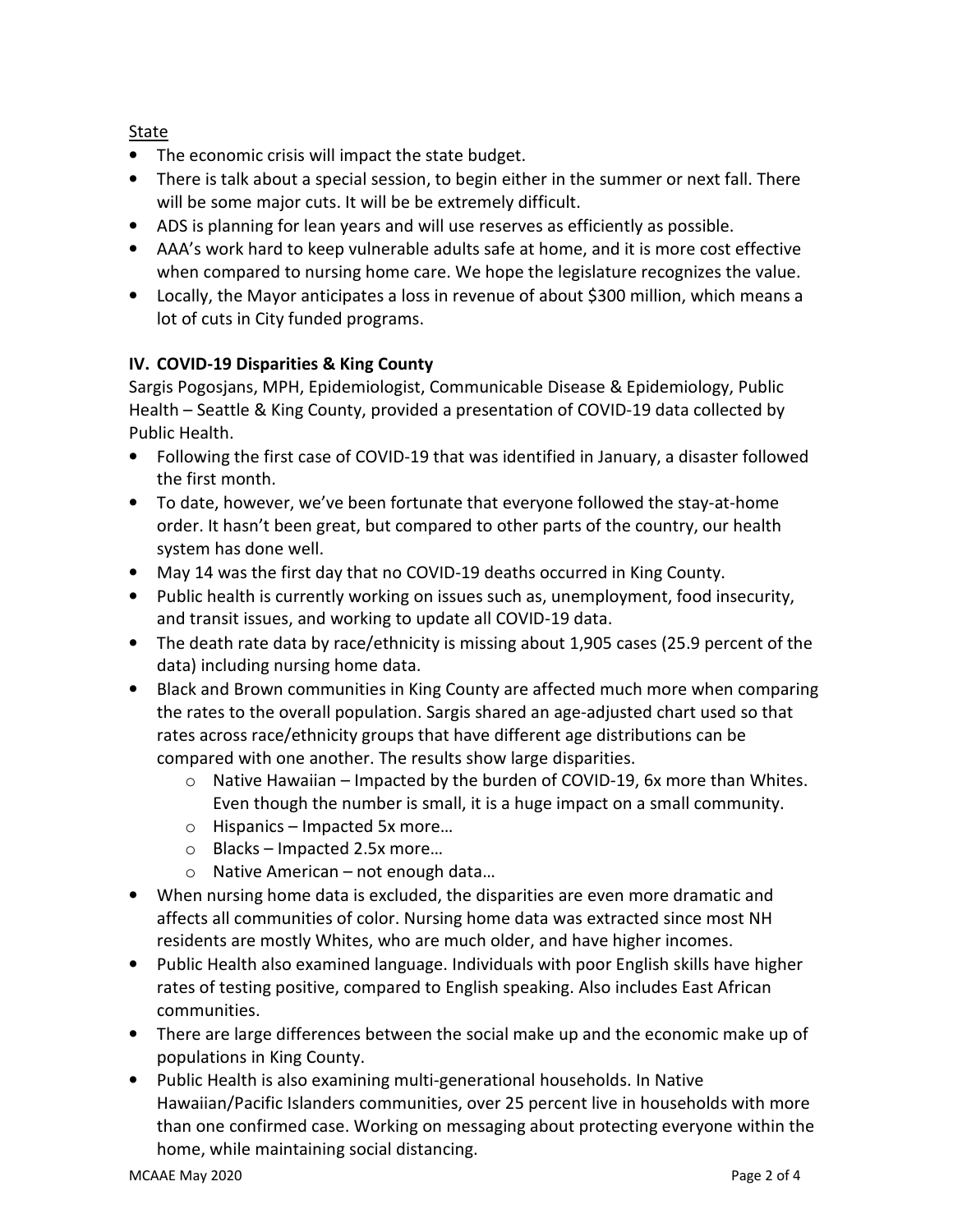#### **Questions**

## 1. How are you tracking people of color who die in their own homes and not in a hospital?

Response: The all cause death rate increased slightly between 2017-2019 and 2020. The rate more than doubled among Hispanics. When removing those who were COVID-19 positive, overall, male, and Black respiratory death rates were all significantly lower. The burden of disease impacts communities more, but the data is confusing.

## 2. Grocery store workers don't wear gloves. Does that increase their likelihood for exposure to COVID-19? Any statistics on this?

Response: Store clerks will only use plastic bags, because they've been told to not touch any personal bags people may bring with them. This is very concerning, and essential workers are experiencing a large burden.

# 3. In Ontario, Canada, special housing is provided for some essential workers so that they won't expose their households. Any plans of offering that here?

Response: Not aware of anything like that here. At the beginning we were isolating, but not now. There are isolation locations, but they are not set up to provide shelter for essential workers. In Hispanic and Native Hawaiian communities, where there are households with large essential or healthcare worker jobs, we are seeing large outbreaks within these types of households.

## 4. How do immune systems differ by race/ethnicity? Are some groups more susceptible?

Response: Antibody tests are exploring the levels of immunity, but because this is so new, there is not enough research to show any differences. We are looking at comorbidities (heart conditions, diabetes, etc.) and other conditions and how it differs by race, and how that plays into COVID-19, but it's too early to tell. Right now, the emphasis is more on race, place, and economics, rather than the biology.

 5. People who are A-symptomatic and don't get sick and are still walking around. Should we be concerned?

Response: We have anecdotal information, which is showing that it affects people differently, but it's too early to tell.

## V. Age Friendly Seattle Udate

 Brent is working with community members to identify organizations that are may need additional assistance to broaden their umbrella to include foreign born blacks that are non- Christians. Of the 15 organizations identified, none are receiving funding from HSD. So, we're working with these organizations that are not a part of the Community Living Connections network. Many of these organizations serve communities that are mostly Muslim. Public Health has identified that these communities have a higher disease burden,